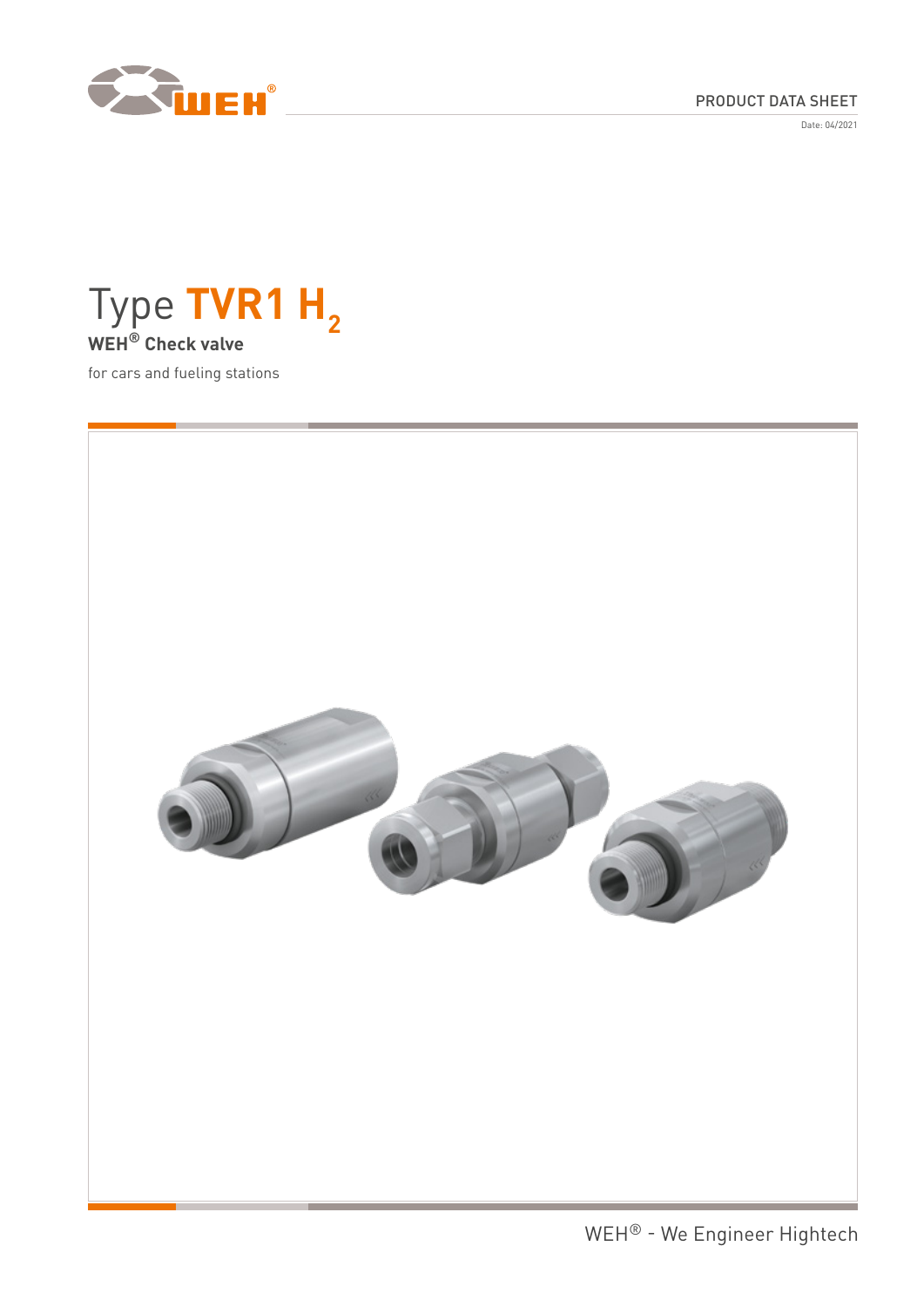## General

## **DESCRIPTION**



### Features

- Robust construction
- Low-noise opening and closing
- Corrosion resistant stainless steel
- High leak tightness

With the TVR1 H<sub>2</sub> WEH offers a high performance check valve for use with hydrogen. The check valve system is designed to minimize the effect of dirt particles on the sealing components within the unit. The WEH® TVR1 H<sub>2</sub> Check valve is constructed of corrosion-resistant stainless steel achieving a very durable unit due to its robust internal structure.

### Application

Check valve for cars (e1 approval), also suitable for installation in fueling stations.

# TECHNICAL DATA

| <b>Characteristics</b>              | <b>Basic version</b>                                                                        | <b>Options</b>                  |
|-------------------------------------|---------------------------------------------------------------------------------------------|---------------------------------|
| Nominal bore (DN)                   | Max. 8 mm, depending on design                                                              | On request                      |
| Pressure range                      | $PN = 35 MPa (5,000 psi)$   $PS = 45 MPa$                                                   |                                 |
| Temperature range                   | $-40$ °C up to $+85$ °C ( $-40$ °F up to $+185$ °F)                                         | On request                      |
| Material                            | Corrosion resistant stainless steel<br>(inner components partially made of brass: C1-18485) | On request                      |
| Sealing material                    | Hydrogen resistant                                                                          | On request                      |
| Design                              | Incl. fittings (only for check valves with tube fitting)                                    | With integrated particle filter |
| Conformity /<br>Tests/<br>Approvals | e 1 00 0005 (Regulation (EC) No. 79/2009)                                                   |                                 |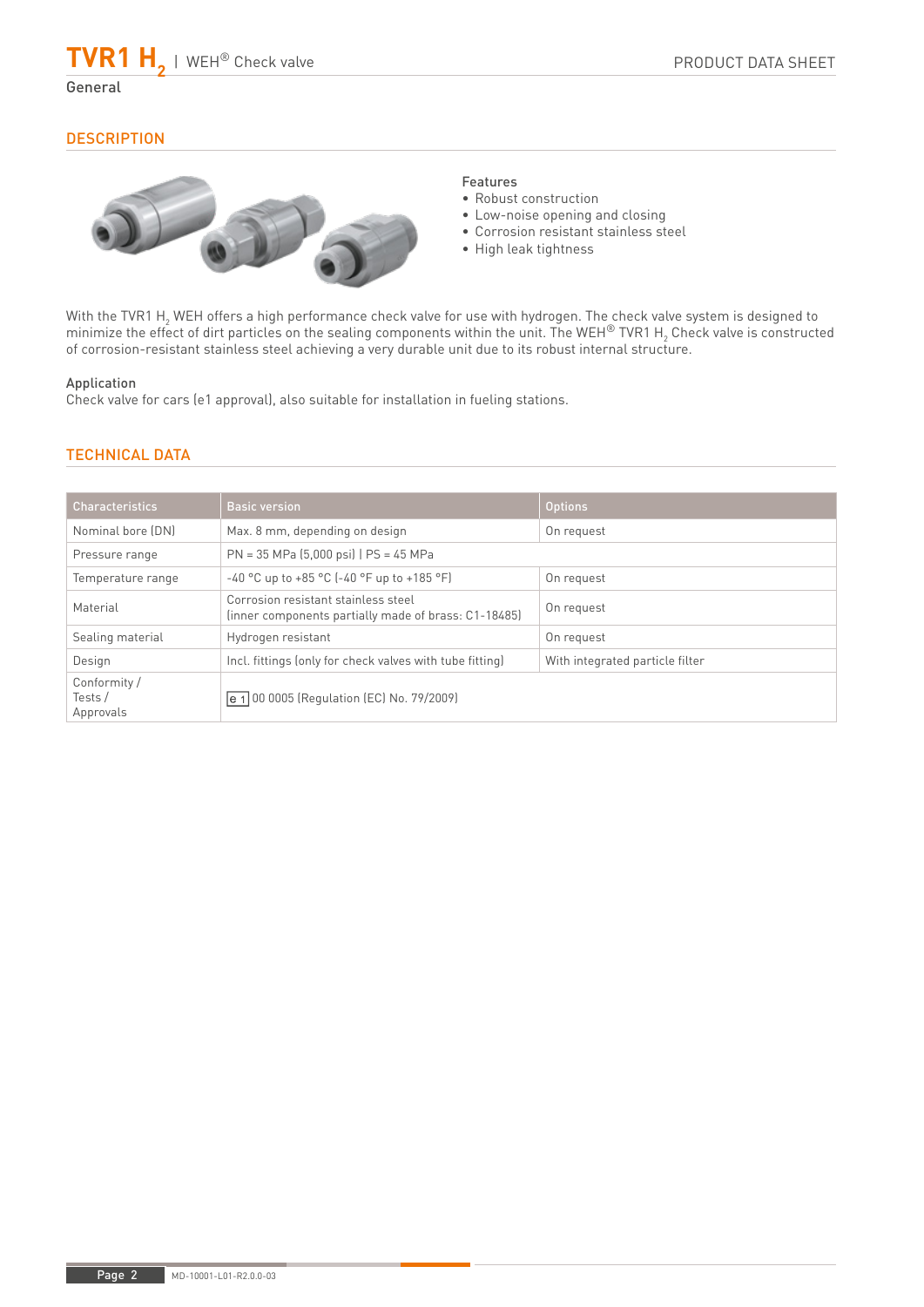

# ORDERING | WEH® TVR1 H<sub>2</sub> Check valve with tube fitting on both sides

approx. dimensions (mm)





| Part No.      | <b>Description</b> | <b>DN</b> | <b>Pressure</b><br>(PN) | <b>B1</b>    | <b>B2</b>    | L1   | L2   |
|---------------|--------------------|-----------|-------------------------|--------------|--------------|------|------|
| C1-42741      | TVR1 $H2$ (e1)     | 5         | 35 MPa /<br>5,000 psi   | Tube Ø 6*    | Tube $Ø 6*$  | 63.0 | 18.0 |
| C1-33824-X01  | TVR1 $H2$          | 5         | 35 MPa /<br>5,000 psi   | Tube Ø 6*    | Tube $Ø 6*$  | 63.0 | 18.0 |
| C1-35547      | TVR1 $H2$ (e1)     | 5         | 35 MPa /<br>5,000 psi   | Tube Ø 1/4"* | Tube Ø 1/4"* | 64.5 | 18.5 |
| C1-133820-X01 | TVR1 $H2$          | 5         | 35 MPa /<br>5,000 psi   | Tube Ø 1/4"* | Tube Ø 1/4"* | 64.5 | 18.5 |
| C1-133821     | TVR1 $H2$ (e1)     | 6         | 35 MPa /<br>5,000 psi   | Tube Ø8*     | Tube Ø8*     | 66.0 | 20.5 |
| C1-43260-X01  | TVR1H <sub>2</sub> | 6         | 35 MPa /<br>5,000 psi   | Tube Ø8*     | Tube Ø8*     | 66.0 | 20.5 |
| C1-18485      | TVR1 $H2$ (e1)     | 8         | 35 MPa /<br>5,000 psi   | Tube Ø 3/8"* | Tube Ø 3/8"* | 65.0 | 20.0 |
| C1-81898-X01  | TVR1 $H2$          | 8         | 35 MPa /<br>5,000 psi   | Tube Ø 3/8"* | Tube Ø 3/8"* | 65.0 | 20.0 |
| C1-43215      | TVR1 $H2$ (e1)     | 8         | 35 MPa /<br>5,000 psi   | Tube Ø 10*   | Tube Ø 10*   | 65.0 | 20.0 |
| C1-133822-X01 | TVR1 $H2$          | 8         | 35 MPa /<br>5,000 psi   | Tube Ø 10*   | Tube Ø 10*   | 65.0 | 20.0 |

\* double ferrule fitting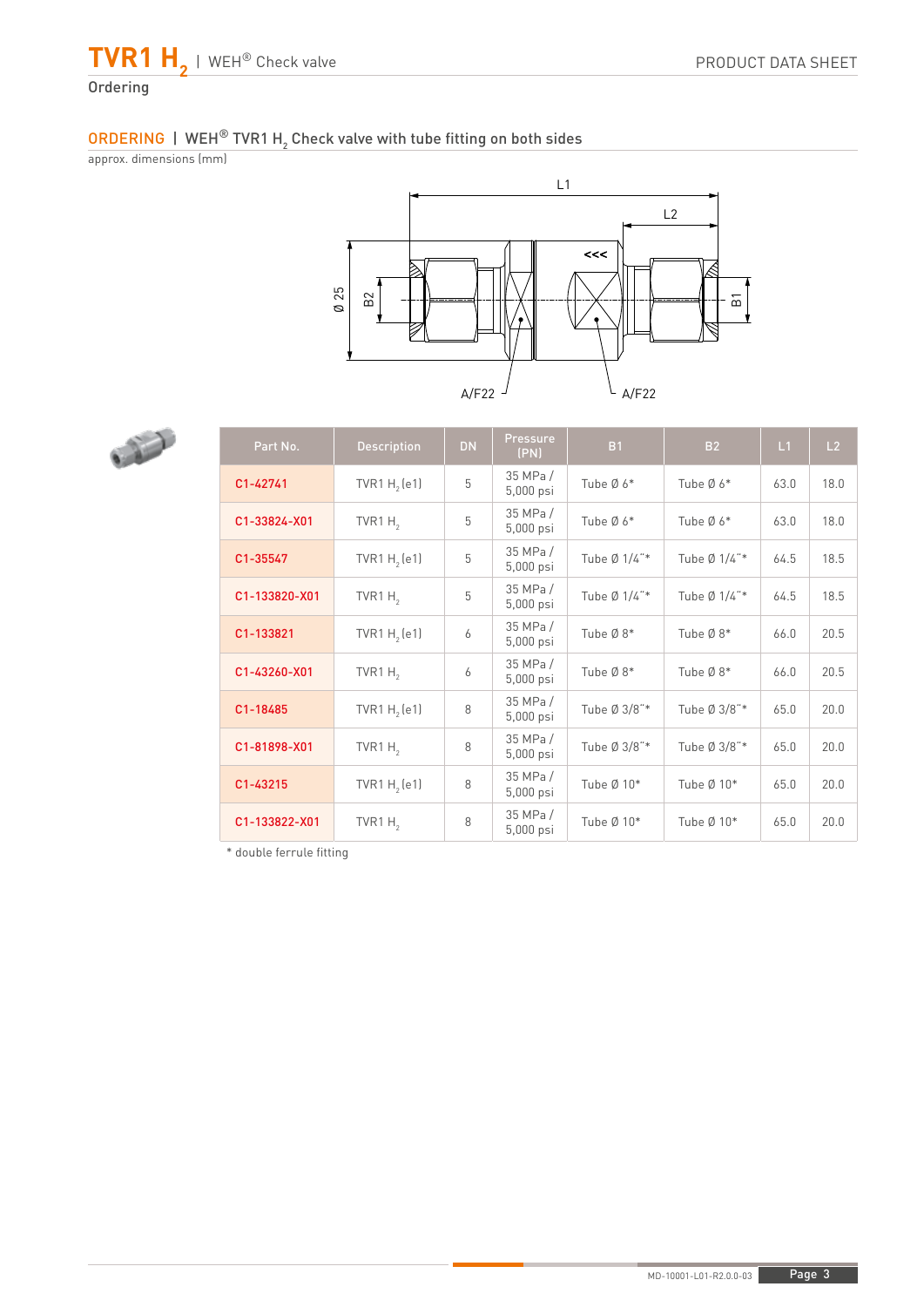**TVR1 H2** | WEH® Check valve

# Ordering

# ORDERING | WEH® TVR1 H $_{\rm 2}$  Check valve with male thread on both sides

approx. dimensions (mm)





| Part No.  | <b>Description</b> | <b>DN</b> | <b>Pressure</b><br>(PN) | B <sub>1</sub><br>(male thread)                                                | <b>B2</b><br>(male thread) |
|-----------|--------------------|-----------|-------------------------|--------------------------------------------------------------------------------|----------------------------|
| C1-108879 | TVR1 $H2$ (e1)     |           | 35 MPa/<br>5,000 psi    | UN 11/16"-16<br>for sealing with<br>0-Lok® Face Seal**<br>for tube Ø 10 [3/8"] | UNF 9/16"-18*              |

\* acc. to SAE J1926

\*\* Face Seal acc. to SAE J1453

# $\mathsf{ORDERING}$  | WEH $^\circledR$  TVR1 H<sub>2</sub> Check valve with female and male thread

approx. dimensions (mm)



|  | Part No.                        | Description, | <b>DN</b> | Pressure<br>(PN)     | (female thread) | <b>B2</b><br>(male thread) |
|--|---------------------------------|--------------|-----------|----------------------|-----------------|----------------------------|
|  | C1-34575-X2-X01                 | $TVR1H_2$    |           | 35 MPa/<br>5,000 psi | UNF 9/16"-18*   | UNF 9/16"-18*              |
|  | $*$ $  +$ $ C$ $A$ $T$ $ 14001$ |              |           |                      |                 |                            |

acc. to SAE J1926

Other connection sizes and versions on request.